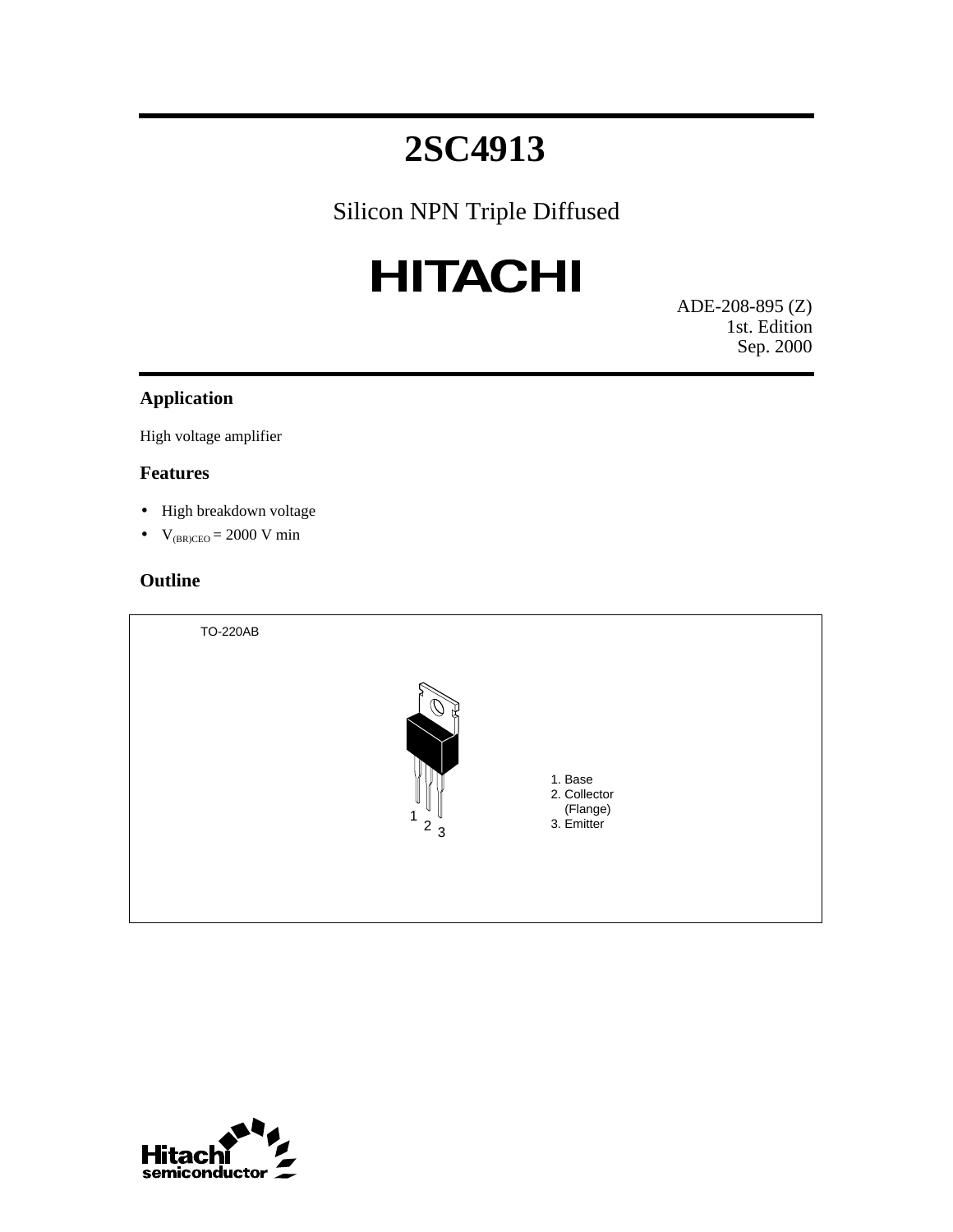# **Absolute Maximum Ratings** (Ta = 25°C)

| <b>Item</b>                  | <b>Symbol</b>               | <b>Ratings</b>  | Unit |
|------------------------------|-----------------------------|-----------------|------|
| Collector to base voltage    | $\rm V_{cbo}$               | 2000            | V    |
| Collector to emitter voltage | $\rm V_{ceo}$               | 2000            | V    |
| Emitter to base voltage      | $\mathsf{V}_{\mathsf{EBO}}$ | 6               | V    |
| Collector current            | $L_{\rm C}$                 | 20              | mA   |
| Collector peak current       | $C$ (peak)                  | 40              | mA   |
| Collector power dissipation  | $P_c$                       | 1.5             | W    |
| Junction temperature         | Ti                          | 150             | °C   |
| Storage temperature          | Tstg                        | $-55$ to $+150$ | °C   |

### **Electrical Characteristics** (Ta = 25°C)

| <b>Item</b>                                | <b>Symbol</b>                            | Min | Typ | Max | Unit | <b>Test conditions</b>                 |
|--------------------------------------------|------------------------------------------|-----|-----|-----|------|----------------------------------------|
| Collector cutoff current                   | $\mathsf{I}_{\mathsf{CES}}$              |     |     | 500 | μA   | $V_{ce}$ = 2000 V, $R_{ee}$ = 0        |
| Collector cutoff current                   | $L_{\text{CEO}}$                         |     |     | 5   | mA   | $V_{ce}$ = 2000 V, $R_{ee}$ = $\infty$ |
| Emitter cutoff current                     | $I_{EBO}$                                |     |     | 500 | μA   | $V_{FB} = 6 V, I_c = 0$                |
| DC current transfer ratio                  | $h_{\text{eff}}$                         | 10  |     |     |      | $V_{ce} = 5 V, I_c = 1 mA$             |
| Collector to emitter saturation<br>voltage | $\mathsf{V}_{\mathsf{CE}(\mathsf{sat})}$ |     |     | 5.0 | V    | $I_c = 10$ mA, $I_B = 2$ mA            |

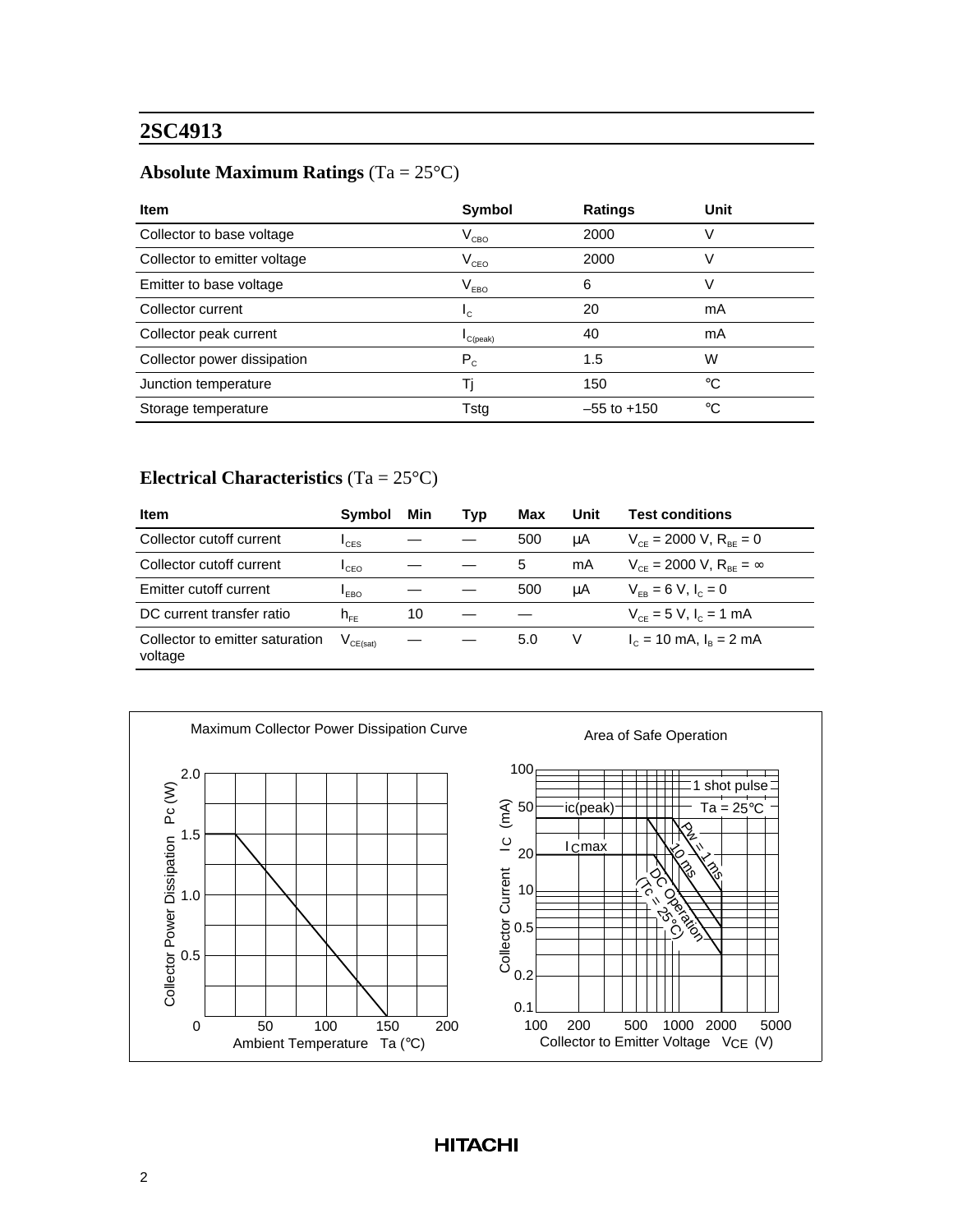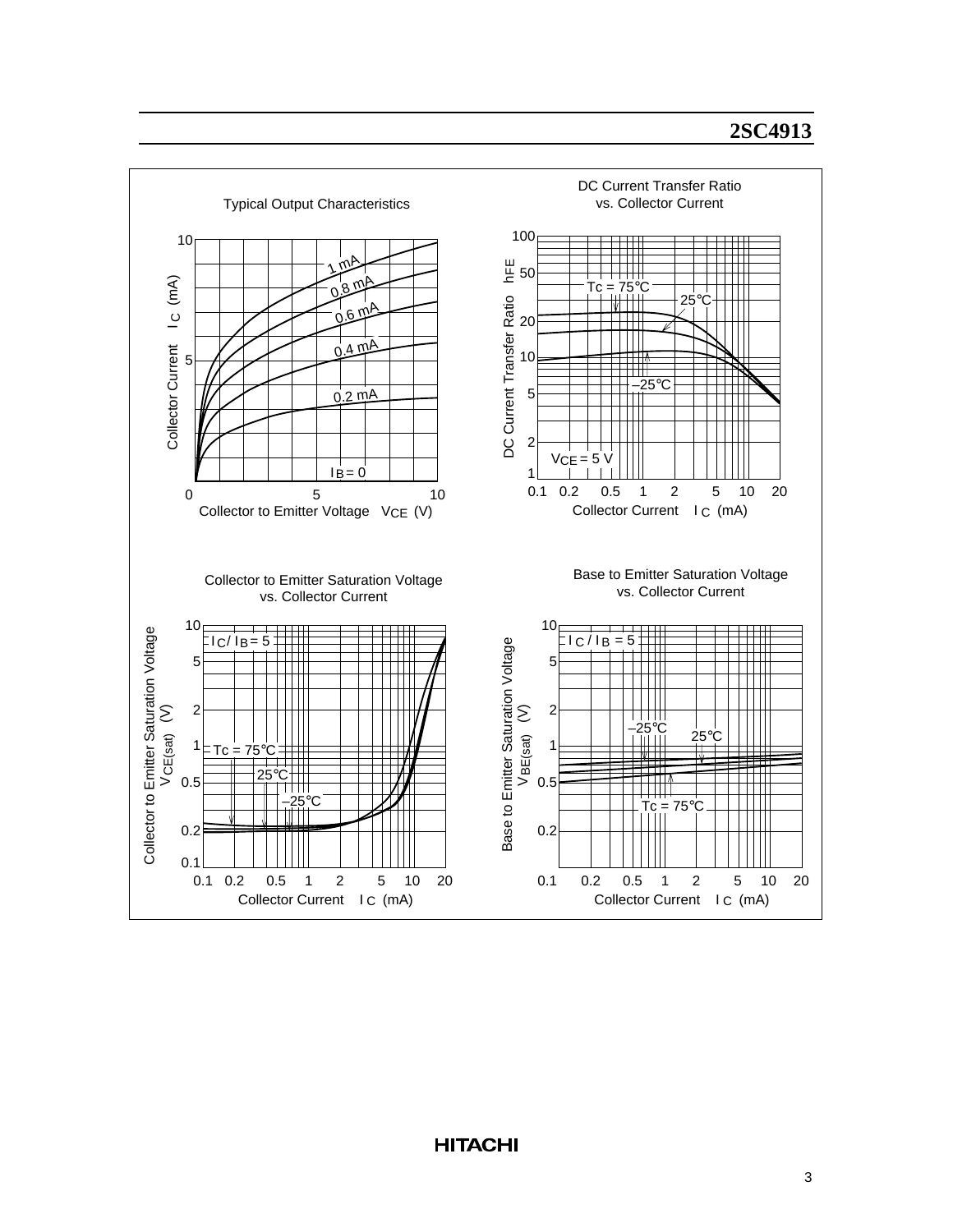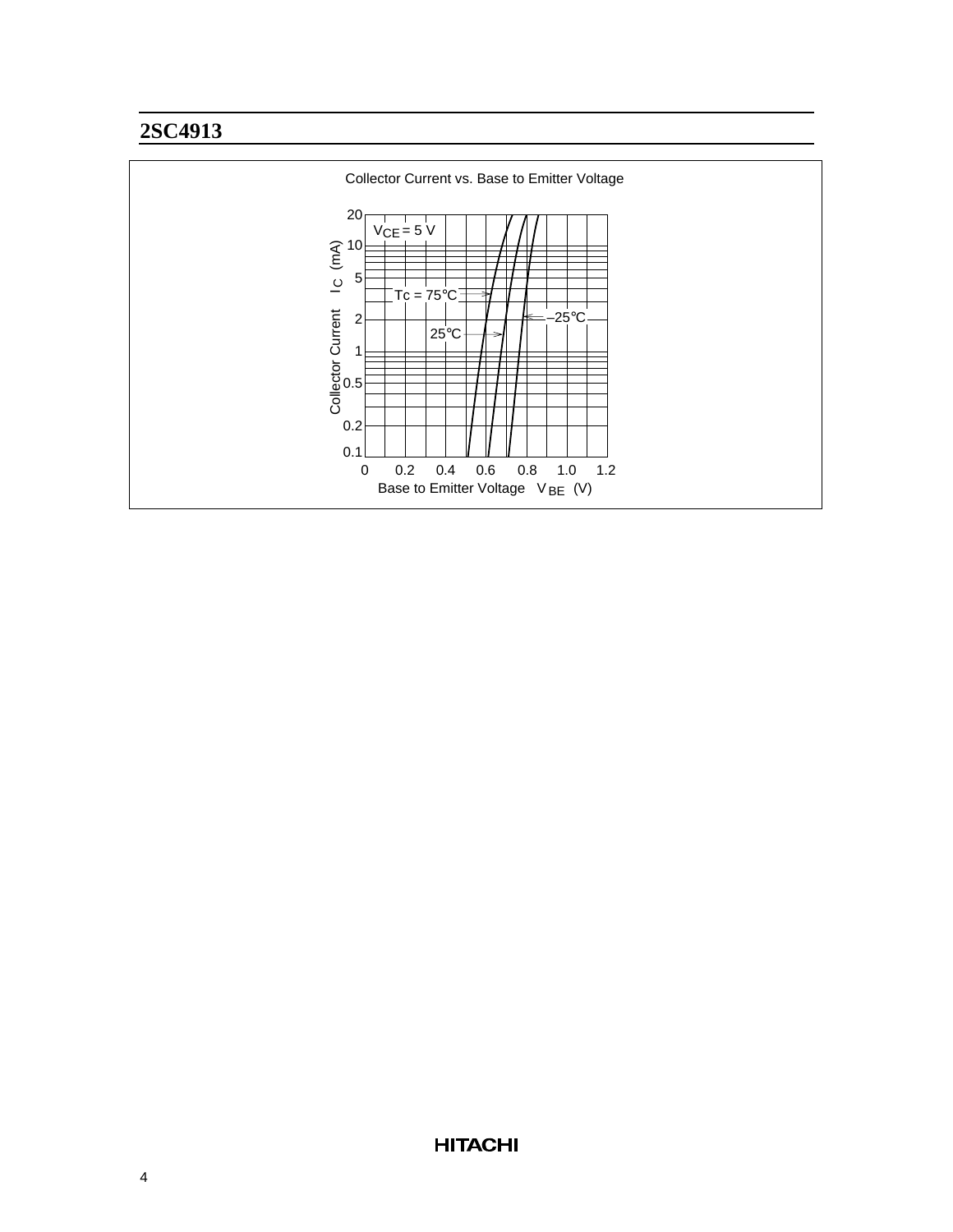# **Package Dimensions**